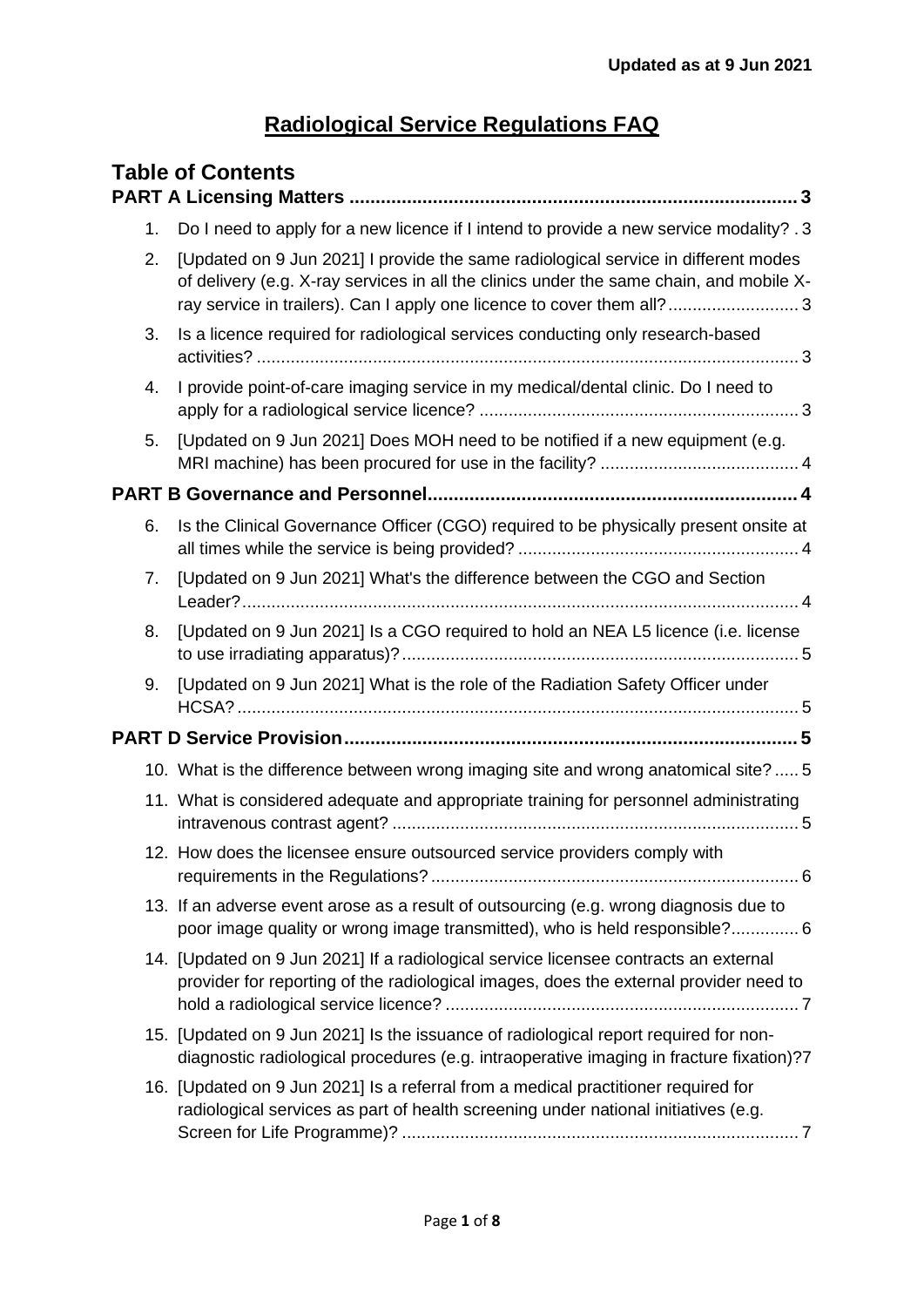| 17. [Updated on 9 Jun 2021] Can nurses and allied health practitioners on the    |  |
|----------------------------------------------------------------------------------|--|
| Collaborative Prescribing scheme prescribe appropriate radiological examinations |  |
|                                                                                  |  |
| 18. How can licensees achieve an effective quality management system?  8         |  |
| 19. What do I need to do to audit the operations of the radiological service?  8 |  |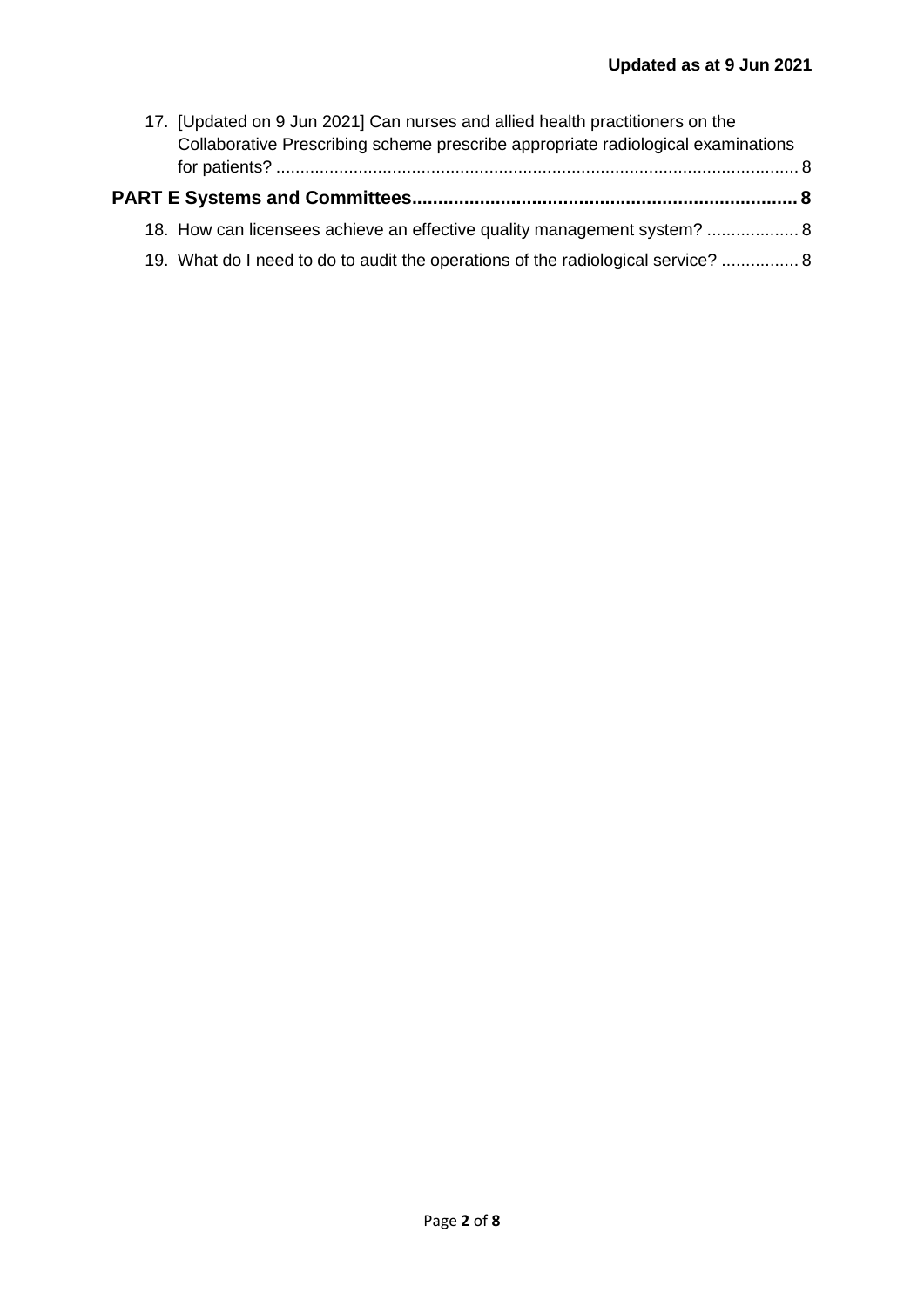# <span id="page-2-1"></span><span id="page-2-0"></span>**PART A Licensing Matters**

- **1. Do I need to apply for a new licence if I intend to provide a new service modality?** 
	- In such cases, licensees do not need to apply for a new licence, but are required to inform MOH of the intention to provide the additional modality one month prior to the provision of the additional modality.
	- Licensees should not commence with provision of the additional modality until the new modality is reflected in the licence by the Ministry.
- <span id="page-2-2"></span>**2. [Updated on 9 Jun 2021] I provide the same radiological service in different modes of delivery (e.g. X-ray services in all the clinics under the same chain, and mobile X-ray service in trailers). Can I apply one licence to cover them all?** 
	- The licensee must apply one licence per service per premise or conveyance. Therefore, in the above example, each clinic under the same chain, as well as each conveyance, needs to apply for a radiological service licence.
	- However, the licensee, PO and CGO can be the same under all the radiological service licences for the above premises and conveyances, so long as the prerequisite requirements are met.

### <span id="page-2-3"></span>**3. Is a licence required for radiological services conducting only researchbased activities?**

• You will not require a licence. However you will need to notify MOH that you are a research institute, in accordance to the Human Biomedical Research Act. Please visit [MOH website](https://moh.gov.sg/policies-and-legislation/human-biomedical-research-act) for more information.

### <span id="page-2-4"></span>**4. I provide point-of-care imaging service in my medical/dental clinic. Do I need to apply for a radiological service licence?**

- If the medical/dental clinic licensee conducts the following Point-of-Care diagnostic imaging and the service is **only provided for its own patients**, the licensee does not need to apply for the radiological service licence:
	- i. Ultrasound for bedside diagnosis
	- ii. Dental x-ray
- If you accept any patients from any referrals outside of your own medical/dental clinic to conduct these radiological procedures, you will need to apply for a radiological service licence.
- The list of point-of-care imaging is under review and more details will be shared in due course.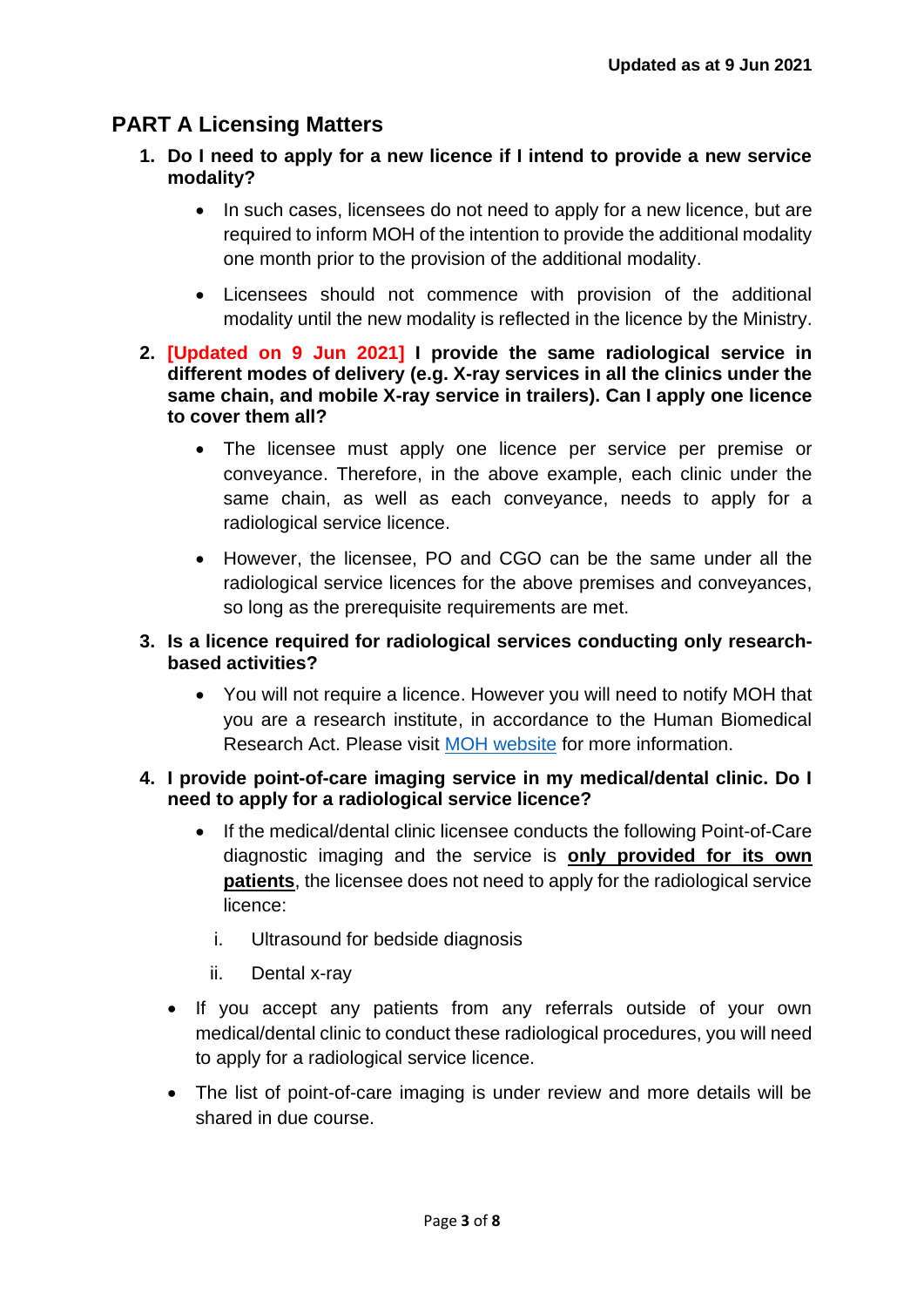### <span id="page-3-0"></span>**5. [Updated on 9 Jun 2021] Does MOH need to be notified if a new equipment (e.g. MRI machine) has been procured for use in the facility?**

- There is no need to notify MOH of any new equipment procured if the corresponding modality (e.g. MRI) is already reflected in the approved scope of the licence.
- However, if the new equipment has been procured for the provision of a modality that is not currently reflected in the approved scope of the licence, you will need to notify MOH at least one month before the date you plan to commence provision. You should not start to provide this additional modality until it is reflected on the licence.

## <span id="page-3-1"></span>**PART B Governance and Personnel**

- <span id="page-3-2"></span>**6. Is the Clinical Governance Officer (CGO) required to be physically present onsite at all times while the service is being provided?**
	- The CGO is minimally required to be accessible, which means being contactable at all times while the service is being provided, to oversee the service and provide directions/advice as appropriate.
	- For the period of his absence, there should be a covering arrangement and someone suitably qualified and competent appointed to act on his behalf. The CGO remains responsible for his stipulated duties and roles.

### <span id="page-3-3"></span>**7. [Updated on 9 Jun 2021] What's the difference between the CGO and Section Leader?**

- The CGO provides clinical governance and technical oversight of the service including overseeing and implementing policies, processes and programmes to ensure that the service provided is safe and of acceptable quality. While the CGO oversees the day-to-day technical management of service, it does not mean that the CGO is required to be personally or directly involved in every task or function on the ground. CGO can delegate tasks to other personnel whom he has assessed to be competent and suitable for the functions, e.g. the Section Leader. However, the responsibility and accountability of such oversight remains with the CGO.
- The Section Leader is in charge of the particular service modality, and may be more closely involved in the day-to-day operation on the ground than the CGO. The Section Leader shall not be absent therefrom for any length of time, unless arrangements are made for the service modality to be placed under the supervision of a person similarly qualified as the Section Leader to provide technical oversight.
- While the Section Leader is required to have relevant qualifications and experience in the specific service modality, the CGO is required to have qualifications and experience relevant to the entire scope of the services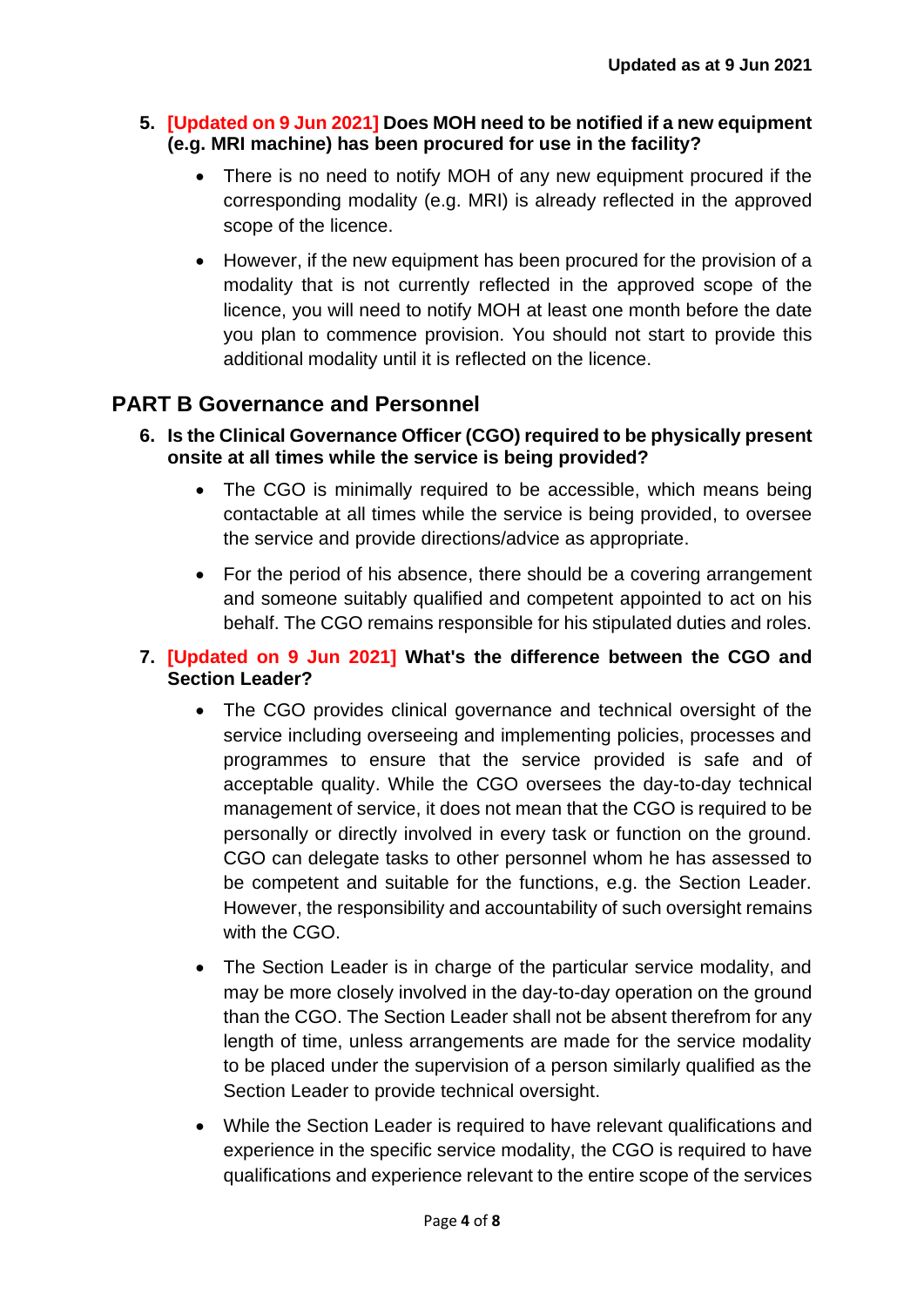under his purview. For example, the CGO can be the diagnostic radiologist while Section Leader can be the radiographer.

- For smaller settings, CGO and Section Leader can be the same person as long as this person fulfils all the requirements.
- A Section Leader can also oversee more than one service modality in one or multiple premises, as long as the person has the relevant qualifications and experience in the relevant service modalities, and able to effectively supervise all modalities and premises under his/her purview.

### <span id="page-4-0"></span>**8. [Updated on 9 Jun 2021] Is a CGO required to hold an NEA L5 licence (i.e. license to use irradiating apparatus)?**

• Under HCSA, there is no requirement for the CGO to possess an NEA L5 licence. However, if a radiologist is required by NEA to apply for L5 licence to operate radiation emitting equipment and substances, the radiologist should continue to do so.

### <span id="page-4-1"></span>**9. [Updated on 9 Jun 2021] What is the role of the Radiation Safety Officer under HCSA?**

• The role of the Radiation Safety Officer is not prescribed under HCSA. Radiation Safety Officers will continue to play their role specified under the Radiation Protection (Ionising Radiation) Regulations, which is to supervise the use/custody of any irradiating apparatus or radioactive substance for any work they are licensed to do.

# <span id="page-4-2"></span>**PART D Service Provision**

### <span id="page-4-3"></span>**10.What is the difference between wrong imaging site and wrong anatomical site?**

• Anatomical site refers to the general area, e.g. the hand, while imaging site refers to a more specific area within that anatomical site, e.g. a specific finger. There should be safeguards in place to prevent radiological examinations performed on the wrong imaging site or wrong anatomical site.

#### <span id="page-4-4"></span>**11.What is considered adequate and appropriate training for personnel administrating intravenous contrast agent?**

• The personnel should have adequate and appropriate training in venepuncture and the administration of contrast agents. The licensee should assess whether the personnel can effectively perform the role, taking into consideration his/her qualifications, competencies and experience.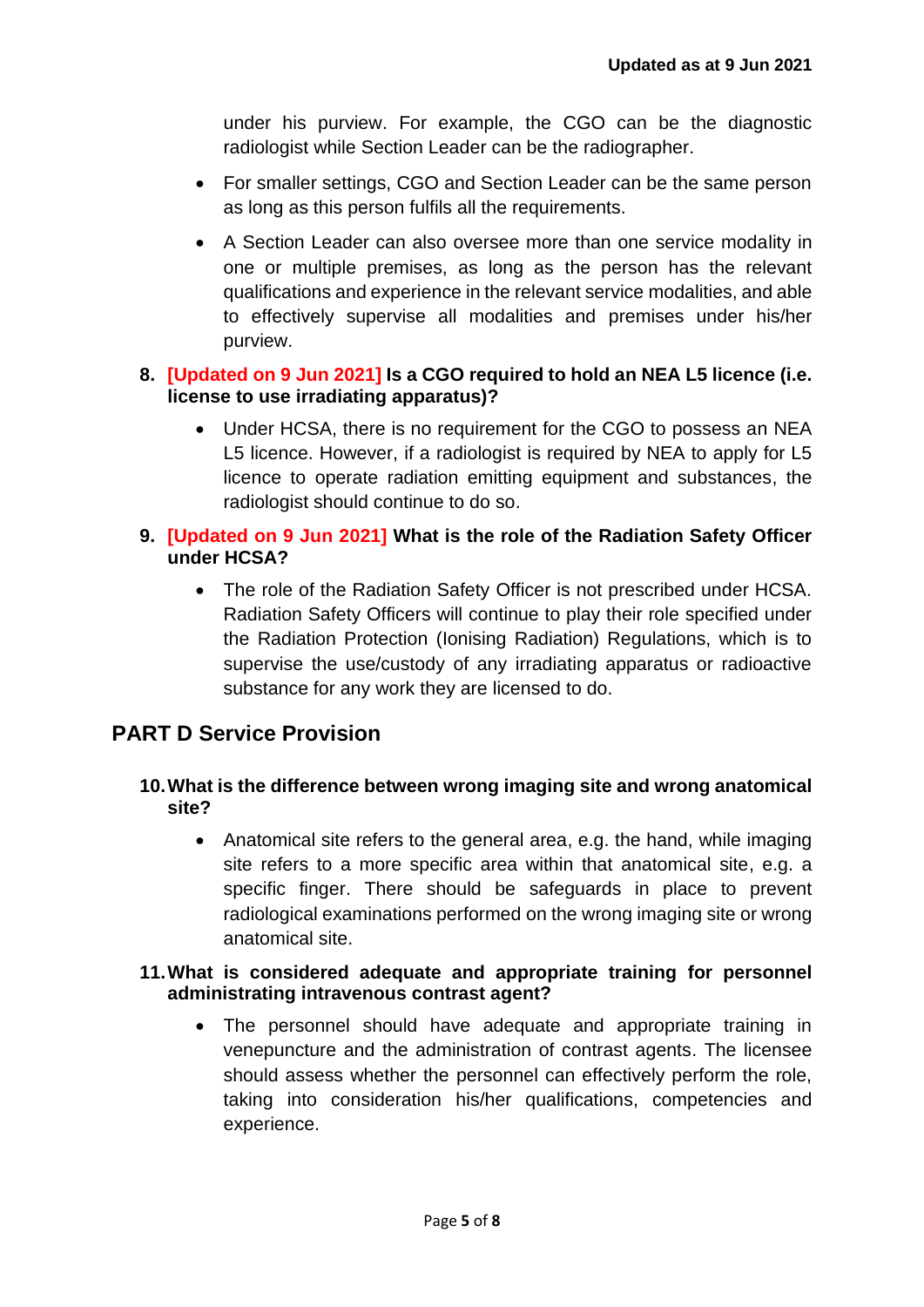#### <span id="page-5-0"></span>**12.How does the licensee ensure outsourced service providers comply with requirements in the Regulations?**

- Licensees can undertake a contractual agreement with the outsourced service provider, with the contract spelling out appropriate teleradiology requirements, or making reference to such requirements where available. Licensees may take reference from the Teleradiology Guidelines issued by the College of Radiologists Singapore in 2007.
- <span id="page-5-1"></span>**13.If an adverse event arose as a result of outsourcing (e.g. wrong diagnosis due to poor image quality or wrong image transmitted), who is held responsible?** 
	- The licensee is responsible and accountable for overall compliance with HCSA, including where he has engaged an outsourced provider for his patients. While the responsibility of a licensee is non-delegable, Key Appointment Holders (KAHs), Principal Officers (POs) and CGOs also assist the licensee to ensure compliance with the regulations.
	- While a licensee will always be liable should an adverse event occur, the degree of culpability depends on the facts of the case. If the facts of the case suggest that KAHs, PO and/or CGO may also be culpable, actions against these key officeholders along with licensee may also be considered (please refer to consult materials for General Regulations for further details).
	- In addition, the licensee may choose to take action on its own against an outsourced provider. However, the practicality of doing so varies, of which a key factor would be the presence of a formal contractual agreement with the outsourced provider.
	- In the example stated in the question, the licensee should implement measures to ensure that the images transferred are of the same quality and standards, as an on-site radiologist would expect to receive. This could be done via a formal contractual agreement which states clearly the obligations of the outsourced service provider. Such obligations can include the protocols that the outsourced service provider has to comply with, specific to each examination type being performed, including references to the following:
		- o The examination
		- o Acquisition method including resolution
		- o Compression type and level for each examination
		- o Image orientation
		- o Image sequence selection
		- o Urgency of examination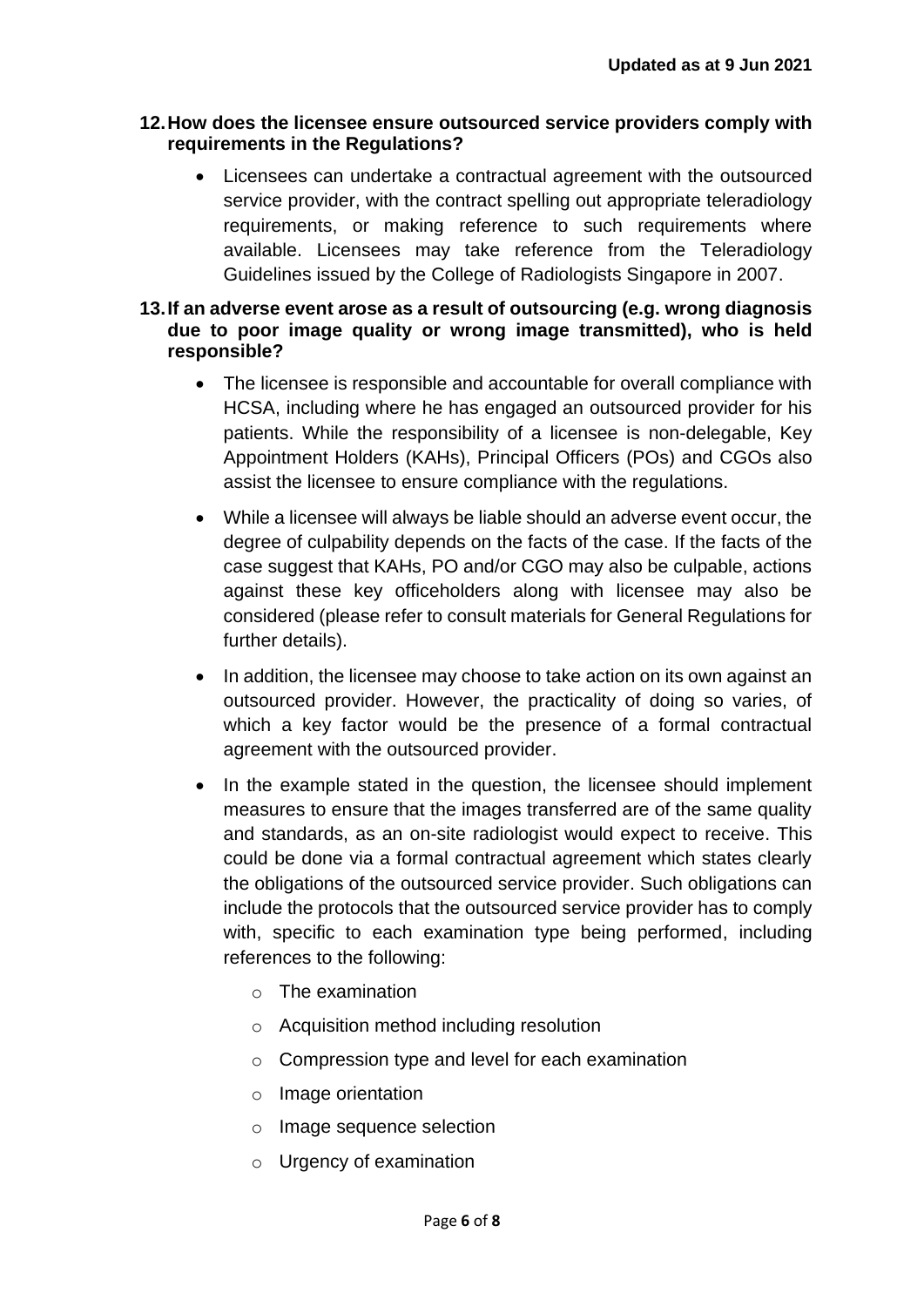- o Transmission time
- $\circ$  The number of images in the series
- $\circ$  The personnel responsible for the examination at the examination capture site
- <span id="page-6-0"></span>**14.[Updated on 9 Jun 2021] If a radiological service licensee contracts an external provider for reporting of the radiological images, does the external provider need to hold a radiological service licence?**
	- Where the external provider is contracted to report radiological images, such a provider is not required to possess a radiological service licence as the provider is not performing radiological examinations on patients.
	- However, both the radiological service licensee and the external service provider in question must ensure that processes are in place to ensure quality in the reporting of radiological findings (e.g. the reporting must be interpreted and issued by a diagnostic radiologist).
	- As the regulated entity under HCSA, the radiological service licensee remains responsible for ensuring compliance with the Act and relevant standards.

### <span id="page-6-1"></span>**15.[Updated on 9 Jun 2021] Is the issuance of radiological report required for non-diagnostic radiological procedures (e.g. intraoperative imaging in fracture fixation)?**

- Radiological reports are not required for such procedures, as they are meant to guide the practitioner during the procedure. These include image intensifiers, intra-operative fluoroscopy, intraoperative CT and intraoperative MRI.
- However, a report must be issued if the radiological procedure involves a diagnostic element (e.g. intra-operative cholangiogram).

### <span id="page-6-2"></span>**16.[Updated on 9 Jun 2021] Is a referral from a medical practitioner required for radiological services as part of health screening under national initiatives (e.g. Screen for Life Programme)?**

- For national health screening initiatives, a referral from a medical practitioner is not required. This is because X-ray centres that wish to provide health screening for national programmes are first required by Health Promotion Board to have systems in place to ensure that patients receive timely follow-ups on the screening results from the appropriate medical practitioner(s).
- For any other health screening, a referral from a medical practitioner is required.